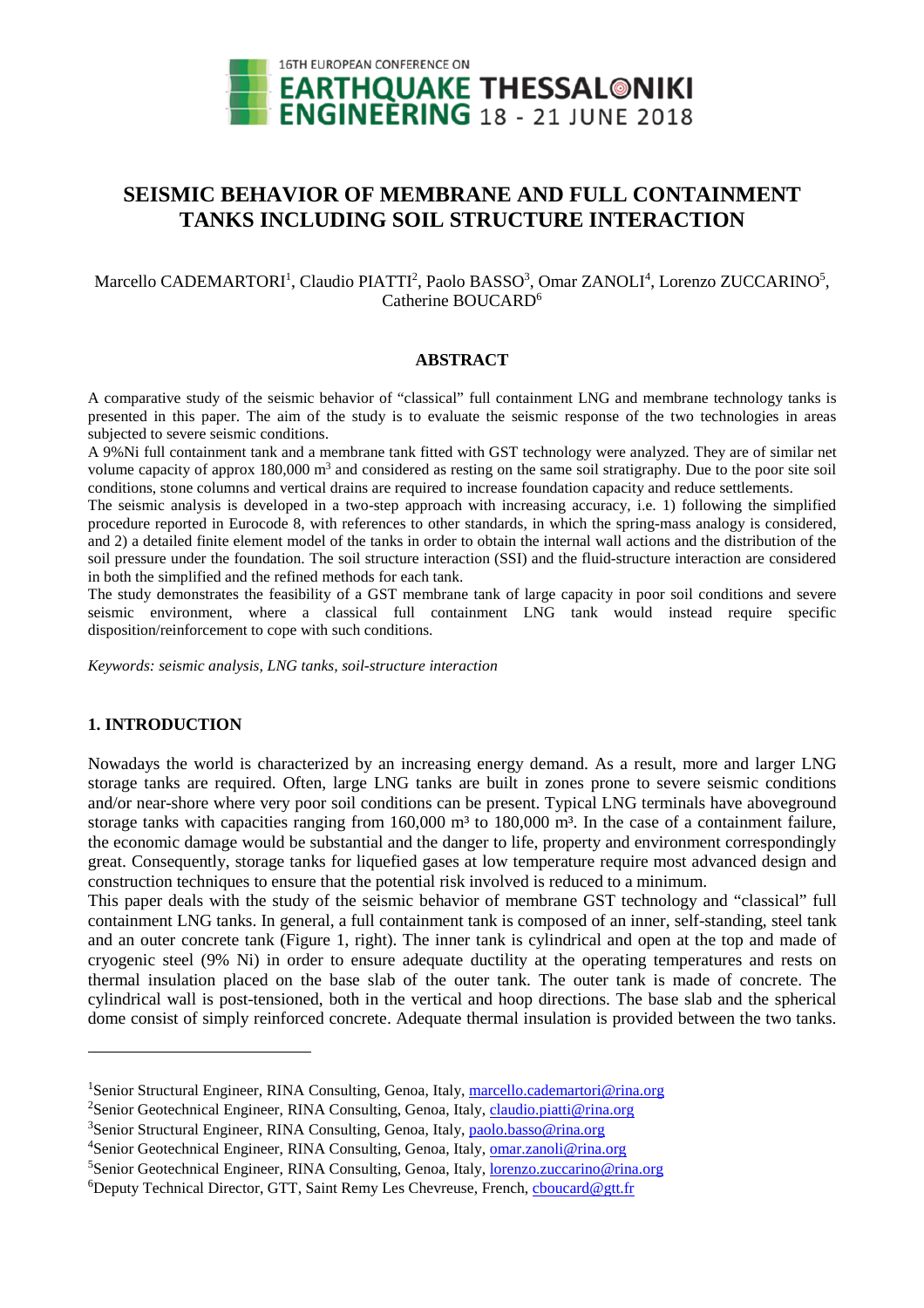For a classical full containment tank majority of actions are absorbed by the outer tank, while the inner is protected by the outer tank and is only designed to contain the liquid gas. In case of strong seismic input the classical full containment tanks can be seismically isolated, with some implications on both experienced displacements and realization costs increase. Comparative assessments for seismic isolation are presented in few papers, e.g. Marì et al. 2010.

A tank fitted by membrane technology is similar to 9%Ni tank, they both have a robust pre-stressed concrete outer tank. Membrane technology combines tightness and thermal insulation functions, ensured by a multi layer sandwich fixed on the concrete wall. The structural functions in operations are ensured by the concrete tank. The GST system is made of insulation panels fixed to the wall, plus a corrugated membrane installed on the panels that ensures the tightness to gas and liquid. The system also includes a thermal Protection system at the wall to base connection to protect the corner in case of major leak as requested by EN14620 Standard (2006).

The aim of the study is to evaluate the behavior of these two different tank technologies under high seismic action. The LNG tanks considered have an internal radius of 40.47 m and a liquid level height of 37.90 m and are located in a zone with high seismic hazard.

The first part of the paper presents an overview of the soil conditions and of the main design parameters considered as well as the tank geometries and characteristics. The modelling approaches are described (simplified procedure and FEM analyses) in the second section. The paper shows the applicability and the main peculiarities of the different approaches reported in international codes and standards and it shows pros and cons of different finite element procedures. Only the seismic behavior of the two tank technologies is discussed in the paper. A comparison in terms of technological benefits is out of the scope of this study and interested readers can refer to Ezzarhouni et al. (2016).

# **2. DESCRIPTION OF THE CASE STUDY**

#### *2.1 Tank Geometries and Properties*

In terms of seismic response, the main difference between membrane tank and full containment tank is related to how the seismic actions due to the fluid inertia are transferred to the foundations. In the case of the membrane tank, having only one external wall, the reinforced concrete mantel receives the inertial actions and transfers them to the foundations. On the contrary, the full containment tank has an outer reinforced concrete tank that receives only the inertial load due to its mass and a secondary inner steel tank that has to sustain the inertial load due to the fluid mass. Figure 1 shows a graphical representation of the two different tank technologies.



Figure 1. Conceptual simplified representation of membrane tank (left) and full containment tank (right).

The main geometrical properties derived from the net volume capacity for the two tank technologies  $(180,000 \text{ m}^3)$  are described in Table 1.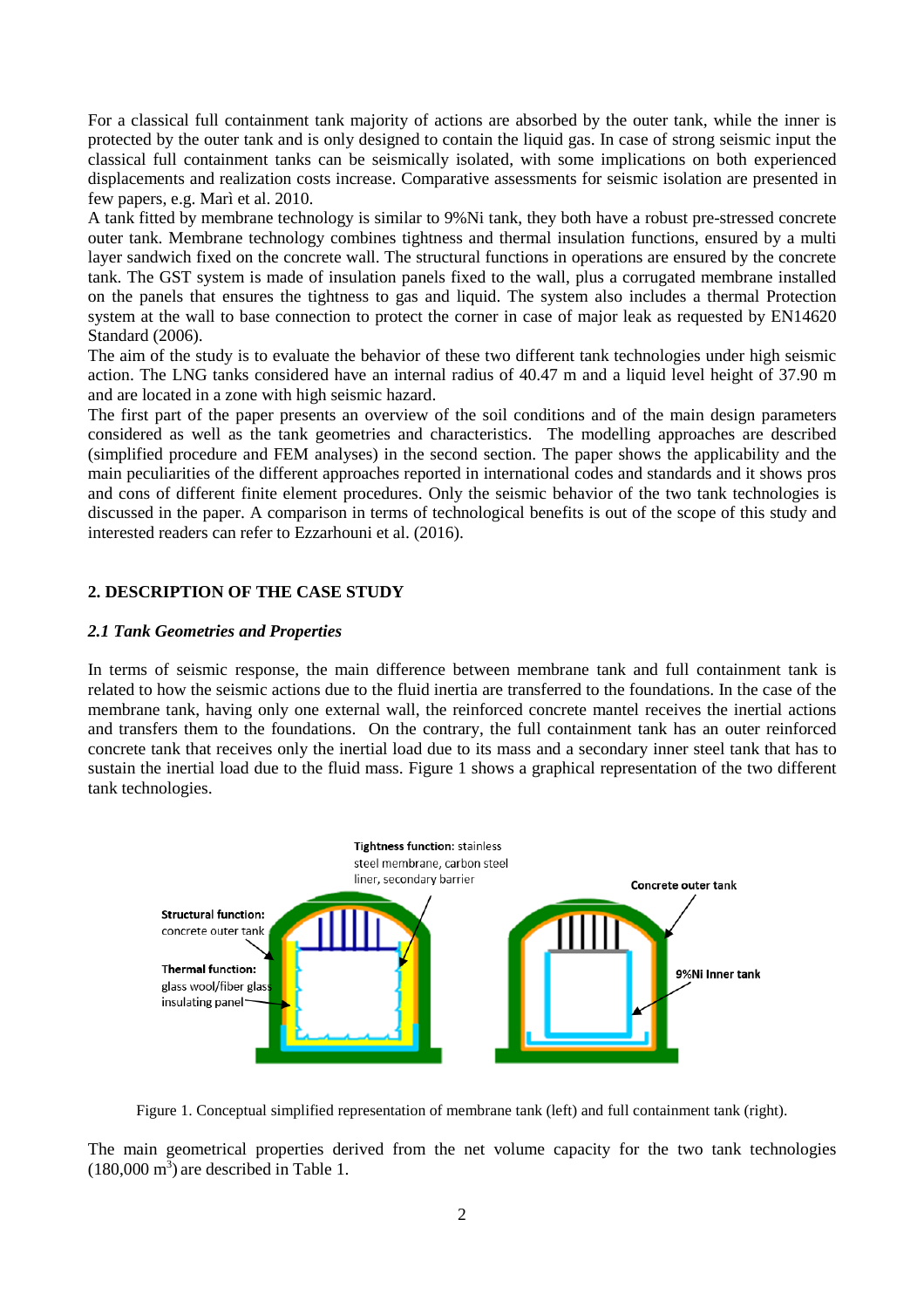|                                                                     |                        | <b>Membrane</b><br><b>Tank</b> | <b>Full</b><br><b>Containment</b> |
|---------------------------------------------------------------------|------------------------|--------------------------------|-----------------------------------|
| <b>Property</b>                                                     | <b>Symbol</b>          | <b>Value</b>                   | <b>Value</b>                      |
| Height of the tank wall (m)                                         | $H_{\text{tot}}$       | 43.32                          | n.a                               |
| Height of the outer tank wall (m)                                   | $H_{\text{tot,outer}}$ | n.a                            | 38.44                             |
| Height of the inner tank wall (m)                                   | $H_{\text{tot,inner}}$ | n.a                            | 34.97                             |
| Height to the free surface of the liquid for the OBE $(m)$ - Design | H                      | 37.90                          | 31.98                             |
| Height to the free surface of the liquid for the SSE (m) - Normal   | H                      | 37.11                          | 31.90                             |
| Radius inside concrete polygon (m)                                  | $\mathbf{R}$           | 40.40                          | 45.00                             |
| Radius inside membrane polygon (m)                                  | $\mathbf{R}$           | 39.99                          | 44.00                             |
| Tank slenderness (-)                                                | H/R                    | 0.94                           | n.a.                              |
| Inner tank slenderness (-)                                          |                        | n.a.                           | 0.79                              |
| Equivalent uniform thickness of the tank wall (m)                   | $S_{W}$                | 0.80                           | n.a.                              |
| Equivalent uniform thickness of the outer tank wall (m)             | $S_{W,outer}$          | n.a.                           | 0.80                              |
| Equivalent uniform thickness of inner tank wall (m)                 | $S_{W,inner}$          | n.a.                           | 0.02                              |
| Equivalent uniform thickness of the tank foundation slab (m)        | $S_b$                  | 0.50                           | 0.50                              |
| Foundation diameter (m)                                             | D                      | 84.50                          | n.a.                              |
| Outer tank foundation diameter (m)                                  | D                      | n.a.                           | 93.60                             |
| Net capacity volume $(m^3)$                                         | V                      | 175,000.00                     | 180,772.00                        |
| Liquid volume for the OBE $(m^3)$                                   | $\mathbf{V}$           | 190,306.00                     | 194,329.00                        |
| Liquid volume for the SSE $(m^3)$                                   | V                      | 186,309.00                     | 193,903.00                        |

Table 1. Geometrical properties of the membrane and full containment tanks.

In the previous table the liquid levels are related to the two different seismic scenarios: the Safe Shutdown Earthquake (SSE) and the Operating Basis Earthquake (OBE) based on the definition of the NFPA (2013).

The liquid level assigned to the SSE, which is the seismic event with the largest return period, is the normal operating level while the fluid height assigned to the OBE is the design liquid level. This is because the less frequent earthquake is associated with the most probable level of liquid and vice versa.

Some observations can arise from Table 1. First, the membrane tank has a smaller gross volume than the full containment tank for very similar net volume capacity. The small difference in terms of net capacity volume, 4%, is due to differences in the design assumptions developed at the concept functional design phase but this difference will not affect the results of this study. Second, the membrane tank has a greater slenderness than the full containment tank. Last observation is that the membrane tank has a smaller foundation diameter than the full containment tank.

Concerning the material properties considered in the present study, the concrete of the tank wall and foundation is a C45/55 class concrete. The LNG fluid density is equal to 480 kg/m<sup>3</sup>. The inner tank is made of 9%Ni ASTM A533 steel with allowable stresses equal to 320 MPa and 306 MPa for the SSE and OBE respectively.

## *2.2 Soil Conditions*

The soil stratigraphy at site comprises about 18-20 m of sediment deposit overlaying bedrock. Given the poor mechanical properties of the soil, installation of stone columns and preloading has been considered. The improvement of the soil properties has been evaluated following Priebe's methodology (1995). Resulting dynamic soil properties are synthetized in the Table 2.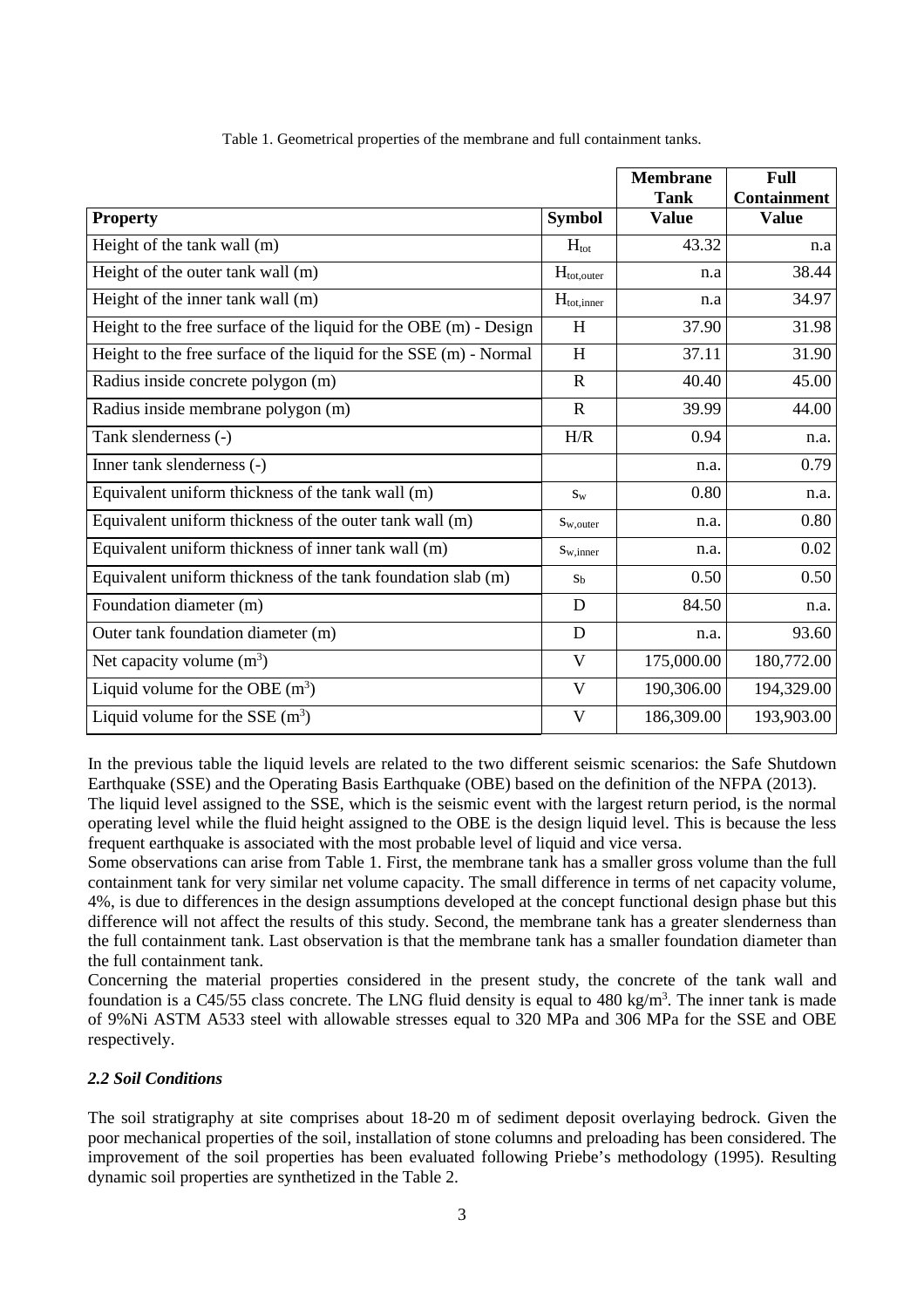| Layer                   | $Depth1$<br>(m)        | <b>Mass</b><br>density, $\rho$<br>(t/m <sup>3</sup> ) | <b>Shear Wave</b><br>Velocity, V <sub>s</sub><br>(m/s) | <b>Small Strain Shear</b><br>Modulus, $G_0$<br>(MPa) |
|-------------------------|------------------------|-------------------------------------------------------|--------------------------------------------------------|------------------------------------------------------|
| Structural Fill         | $0.0 \text{ to } -4.0$ | 1.8                                                   | 170                                                    | 52.0                                                 |
| Fill                    | $-4.0$ to $-6.0$       | 1.4                                                   | 210                                                    | 61.7                                                 |
| Very Soft to Soft Clay  | $-6.0$ to $-8.5$       | 1.2                                                   | 84                                                     | 8.5                                                  |
| Silt/Sand Clayed Matrix | $-8.5$ to-17.3         | 1.9                                                   | 186 to 228                                             | 65.7 to 98.8                                         |
| Coarse Sand             | $-17.3$ to $-22.0$     | 1.9                                                   | 210                                                    | 83.8                                                 |
| Clay                    | $-22.0$ to $-26.0$     | 1.9                                                   | 500                                                    | 475.0                                                |
| Claystone               | $-26.0$                | 1.9                                                   | 760                                                    | 1097.0                                               |

Table 2. Soil stratigraphy and dynamic soil properties of the ground after improvement

Note: (1) Depth from foundation level.

### *2.3 Seismic Input*

The area is characterized by severe seismic conditions, having peak ground accelerations (PGAs) on rock of 0.84 g and 0.52 g for the SSE and OBE, respectively. A 1D site response analysis was performed in order to evaluate the seismic response spectra at the ground surface. The results in terms of response spectra of accelerations are shown in Figure 2.



Figure 2. Horizontal response spectra at 5% damping

Vertical spectra were assumed as 2/3 of horizontal spectra at bedrock.

As shown in Figure 2, both the SSE and the OBE response spectra have their maximum values at about 0.8 sec. This characteristic of the horizontal response spectra has some implications in the results of this study as highlighted in the following.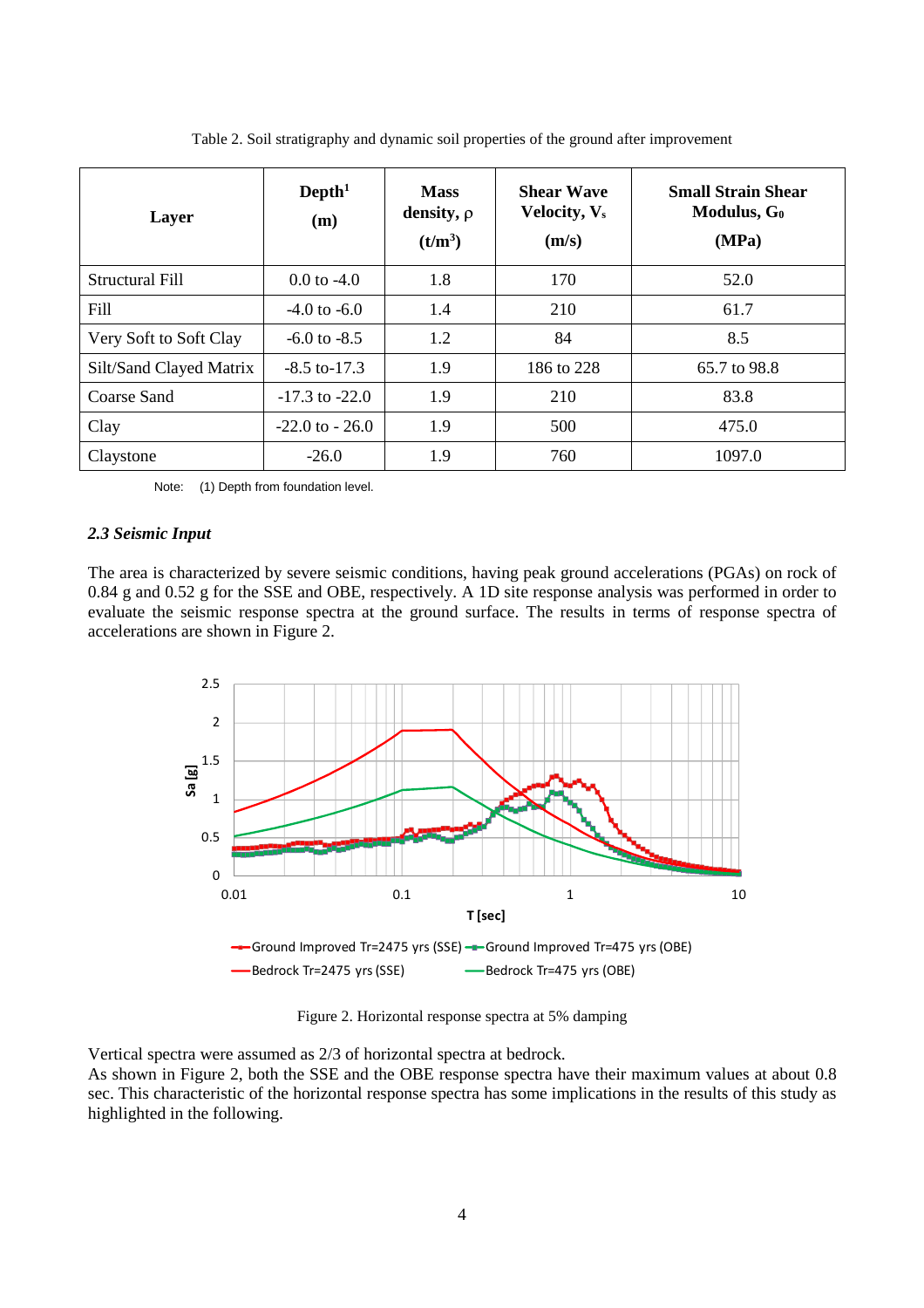## **3. DYNAMIC SOIL STRUCTURE INTERACTION PARAMETERS**

Dynamic soil impedances (springs and dampers) for soil-structure interaction earthquake analyses shall take into account the soil layering, its geomechanical properties at the level of strain induced by seismic actions and the mass, mass moment of inertia and geometry of the foundation-tank system.

The effects of the soil stratigraphy on the dynamic response of the foundation are taken into account following the approach by Christiano et al. (1979) implemented in the RINA Consulting S.p.A. in house computer program WGTMOD.

It is well known that soils exhibit nonlinear behavior in shear (Darendeli, 2001), with the result that secant shear modulus decreases with increasing strain amplitude. Shear modulus at small strains, at which soil behavior is linear, is referred to as small-strain shear modulus,  $G<sub>0</sub>$ . The relationship between shear modulus and strain amplitude is typically characterized by a normalized modulus reduction curve.The soil shear moduli considered in spring calculations are here derived from resulting average shear strains along the soil column defined through the 1D site response analysis. Shear moduli vary from 10% to 49% and from 5% to  $35\%$  of G<sub>0</sub> for OBE and SSE, respectively. The G considered for the calculation of stiffness is thus taken as a portion of the  $G_0$  described in Paragraph 2.2. The resulting dynamic soil springs obtained for SSE and OBE are reported in Table 3.

|                                     |                          | <b>Membrane</b> | <b>Full Containment</b> |            |  |
|-------------------------------------|--------------------------|-----------------|-------------------------|------------|--|
| <b>Dynamic Stiffness</b>            | <b>SSE</b><br><b>OBE</b> |                 | <b>OBE</b>              | <b>SSE</b> |  |
| Vertical $K_{v, dyn}(kN/m)$         | 9.95e06                  | 6.85e06         | 1.10e07                 | 7.60e06    |  |
| Horizontal $K_{h, dyn}(kN/m)$       | 2.80e06                  | 1.95e06         | 3.11e06                 | 2.16e06    |  |
| Rocking $K_{\theta, dyn}$ (kNm/rad) | 4.90e09                  | 3.35e09         | 6.62e09                 | 4.52e09    |  |

| Table 3. Dynamic soil stiffness |  |
|---------------------------------|--|
|---------------------------------|--|

Table 3 shows that SSE dynamic stiffness is smaller than OBE stiffness, because of the larger strain expected for the SSE, and that the full containment soil-foundation is stiffer than the membrane tank because of its larger diameter.

In order to consider the energy dissipation, two sources of damping are considered in the soil-structure interaction analyses: radiation and material damping combined together as reported in the Eurocode 8 (2006). The radiation damping is estimated from WGTMOD and compared with the formulas available in the Eurocode 8 (2006). Given that the radiation damping estimated with both methods is found higher than the limit of the 25% imposed in the Eurocode 8 (2006), the 25% is applied. The material damping values are estimated as 2% and 5% for the full containment, inner tank only, and for the membrane tank respectively. The hysteretic damping in the soil is estimated based on the average shear strain obtained in the 1D site response analysis as 4% and 8% for the OBE and SSE, respectively. The resultant system damping values are reported in the following table:

|  | Table 4. Equivalent system damping. |  |  |
|--|-------------------------------------|--|--|
|--|-------------------------------------|--|--|

|                       | <b>Membrane</b> |                      | <b>Full Containment</b> |            |
|-----------------------|-----------------|----------------------|-------------------------|------------|
| <b>System damping</b> | <b>OBE</b>      | <b>SSE</b>           | OBE                     | <b>SSE</b> |
| ξ horizontal          |                 | 29.0 % 33.0 % 29.1 % |                         | 33.1 %     |
| ξ vertical            | 27.0 %          | 29.0 % 27.0 %        |                         | 29.0 %     |

These damping values are used to adjust the 5% response spectra to calculate the maximum impulsive spectral accelerations. Spectral adjustment for damping considered the following reduction factor n: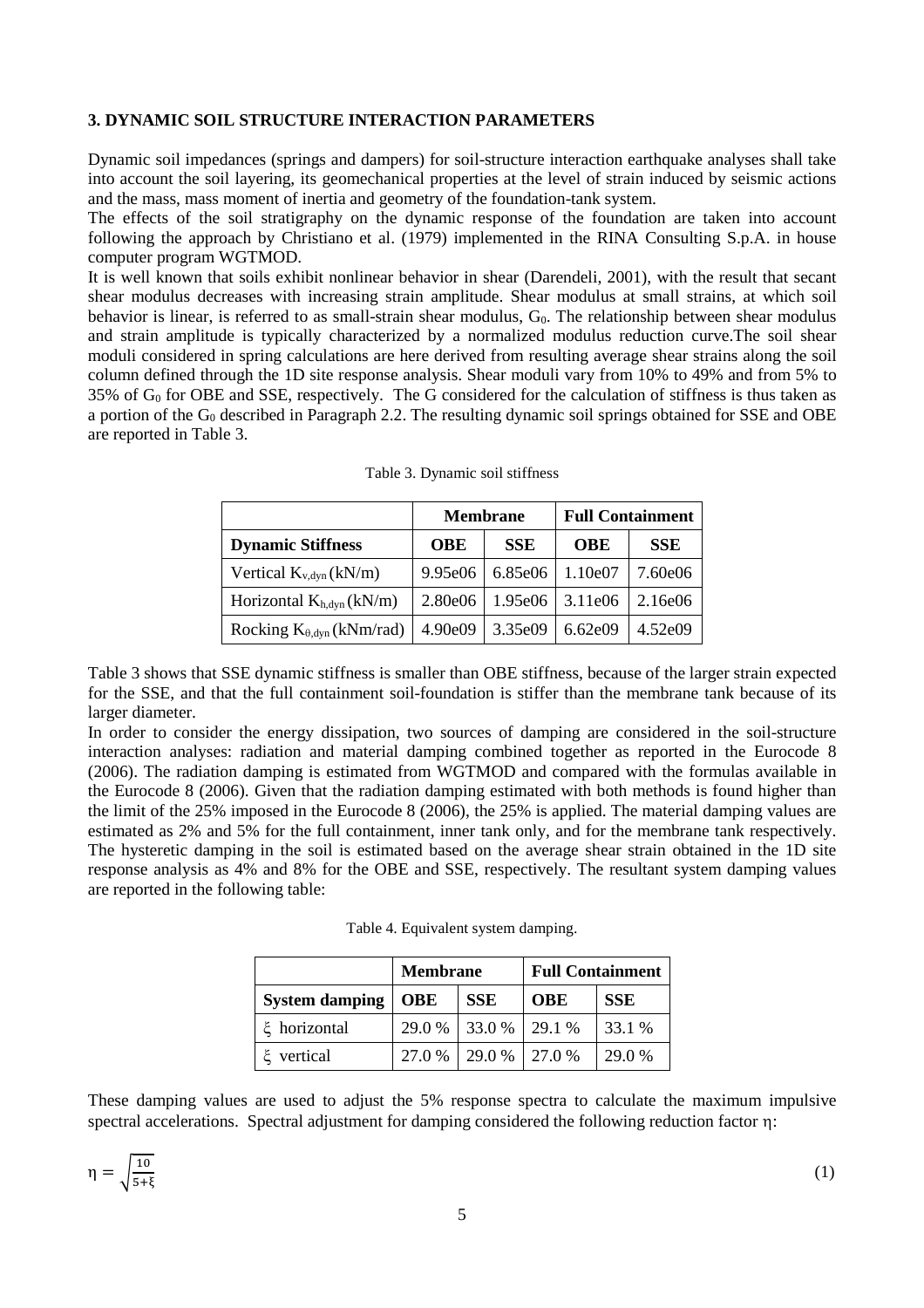The effect of the smaller material damping of the 9%Ni tank is negligible when looking at the whole system damping estimated with the soil structure interaction. However, if a fixed based analysis is performed, the unique source of damping is related to the tank material damping and hence the membrane tank has a damping reduction factor of 20% bigger than the full containment tank. The system damping is almost the same in both tanks when considering soil-structure interaction.

#### **4. "SIMPLIFIED" CODE-BASED ANALYSES**

The simplified dynamic soil structure interaction (DSSI) is carried out according to Annex A of Eurocode 8 – part 4 (Eurocode 8, 2006) with the hypothesis of a rigid tank for the membrane technology and of a flexible tank for the full containment structure. Both tanks are assumed to rest on deformable soil. In general, the effect of soil structure interaction is to lengthen the fundamental period of vibration of the system and to increase the damping. This simplified approach is used to define parameters for the 3D FE model and as reference for the seismic actions resulting from the FE model. The tank-liquid system is modeled by means of two single degree-of-freedom systems, one corresponding to the impulsive component, moving together with the concrete wall, and the other corresponding to the convective component as reported in Malhotra (1997). The two responses, impulsive and convective, are then combined by taking their numerical sum. The simplified systems used for the rigid and deformable tanks are different and are summarized in the following figure:



Figure 3. Spring-mass analogy for horizontal motion (left) and vertical motion (right) – after Priestley et al. 1986

In the simulation of Figure 3,  $m_0$  is the portion of the liquid moving together with the tank mass and  $m_1$  is the first-mode sloshing mass. These masses are acting at heights  $h_0$  and  $h_i$  from the tank base.

For flexible tanks, a category in which the majority of steel tanks are included, the inertia mass  $m_0$  is divided in two contributions:  $m_r$  and  $m_f$  acting at heights  $h_r$  and  $h_f$  representing the proportion of liquid that continue to act as rigidly connected to the tank wall and the proportion that interacts with the lateral flexibility of the tank walls. Vertical response for both rigid and flexible tanks must consider foundation flexibility.

In the simplified procedure proposed by the Eurocode 8 (2006), the recommended design values of dynamic parameters are originally defined by Malhotra (1997). These values are related to the first impulsive and convective modes of vibration and they depend on the ratio H/R, where H denotes the height of liquid.

Table 5 summarizes the main parameters obtained from the equations reported in the Eurocode 8. As expected, the membrane tank shows significant greater t/R ratio and slenderness than the full containment tank. The minor slenderness of the full containment tank implies that the convective component is higher in this technology than in the membrane tank: in other words, the sloshing effect is more pronounced in the full containment technology.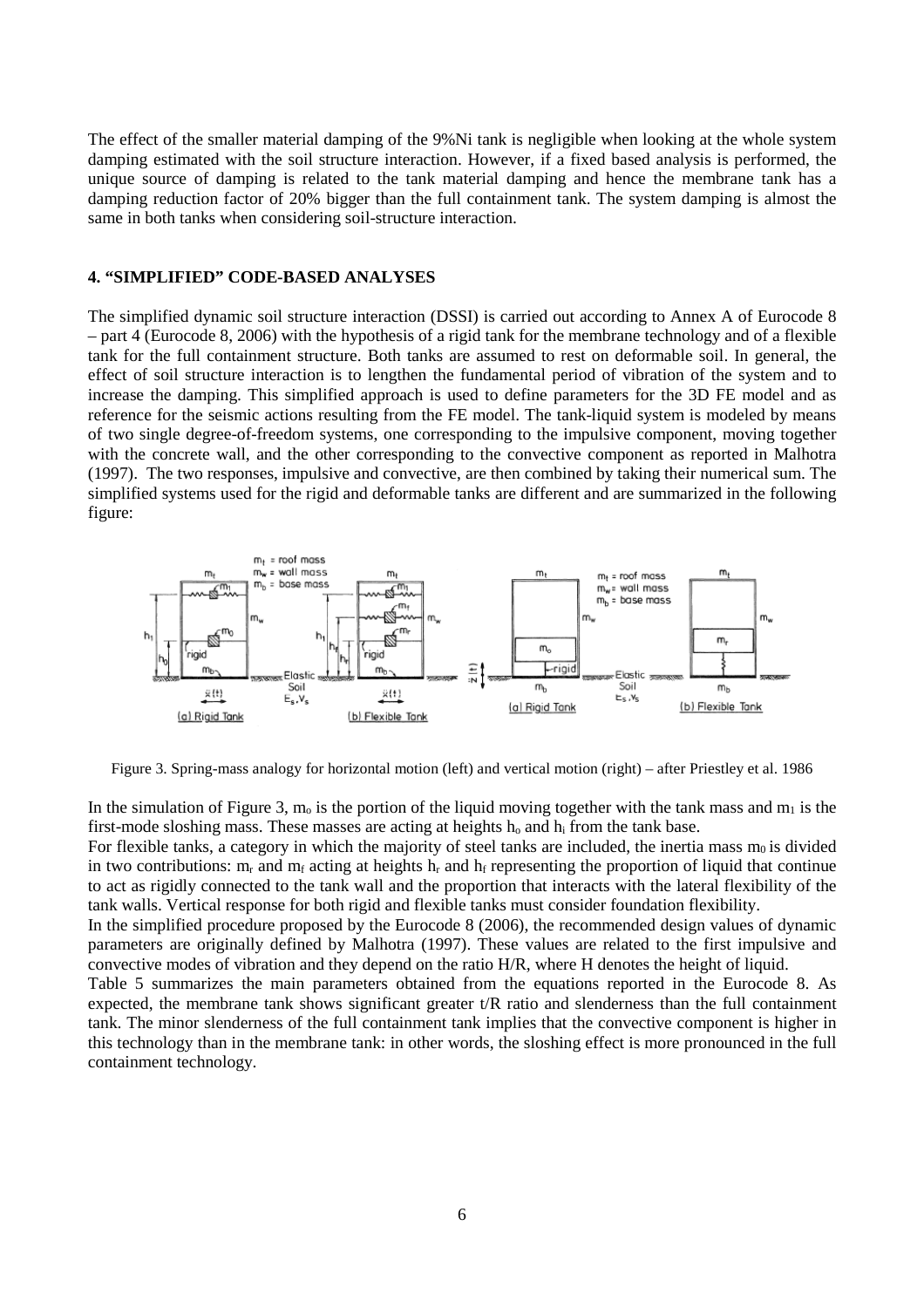| <b>Property</b>                                         | <b>Symbol</b>  | <b>Membrane</b> | <b>Full Containment</b> |
|---------------------------------------------------------|----------------|-----------------|-------------------------|
| Flexibility Index (-)                                   | t/R            | 0.0198          | 0.0005                  |
| Tank slenderness (-)                                    | H/R            | 0.9400          | 0.7948                  |
| Total mass of liquid (kg)                               | m              | 97,474          | 93,121                  |
| Impulsive mass affected by the walls deformability (kg) | $m_f$          | n.a.            | 37,532                  |
| Impulsive mass (kg)                                     | $m_i$          | 46,151          | 2,057                   |
| Impulsive mass/total liquid mass ratio (-)              |                | 51.58%          | 40.30%                  |
| Convective mass (kg)                                    | $m_c$          | 43,322          | 53,532                  |
| Convective mass/total liquid mass ratio (-)             |                | 48.42%          | 57.49%                  |
| Half wave length of bending (m)                         | L              | 13.51           | 2.35                    |
| Height of the impulsive mass (m)                        | $h_{\alpha}$   | 15.39           | 11.59                   |
| Height of the convective mass (m)                       | h <sub>1</sub> | 22.46           | 18.33                   |

Table 5. Parameters for the spring-mass analogy for the case study tanks

Moreover, the half wave length of bending, that describes the distance from the tank base in which the bending effects are concentrated (Calvi and Nascimbene, 2011) is much less for the flexible steel tank than for the concrete tank.

Table 6. Periods of vibration for the tanks obtained with the simplified method

| Period of vibrations (Eurocode 8-part 4)                   | Symbol               | <b>Membrane</b> | <b>Full Containment</b> |
|------------------------------------------------------------|----------------------|-----------------|-------------------------|
| Period of the impulsive response fixed base (sec)          | $\rm T_{imp}$        | 0.20            | 0.43                    |
| Period of the impulsive response with DSSI (sec)           | imp                  | 1.59            | $1.00\,$                |
| Period of the convective response                          | $T_c$                | 9.73            | 10.57                   |
| Period of the impulsive flexible response fixed base (sec) | $T_{\rm f}$          | n.a.            | 0.37                    |
| Period of the impulsive flexible response with DSSI (sec)  | $T^*_{\phantom{*}f}$ | n.a.            | 0.98                    |

From the previous table is possible to notice that in the case of fixed base, the membrane concrete tank is stiffer than the full containment inner tank. The effect of DSSI is more pronounced in the membrane tank than in the full containment: for the concrete tank the period lengthening effect due to the DSSI inclusion goes from 0.20 sec to 1.59 sec with an increment factor of 7.95. On the other hand, the effect of DSSI in the period of vibration for the impulsive flexible response of the full containment tank is limited to a period lengthening of a factor of 2.65 (from 0.37 sec to 0.98 sec). From the response spectrum reported in Figure 2 it is possible to see that the effect of the period lengthening is to move the period of vibrations where the spectrum shows higher accelerations. However, the effect of the damping associated with the dynamic soil structure interaction mitigates this increment. Finally, it is possible to notice that with the inclusion of DSSI, the full containment tank is stiffer than the membrane tank. This can be explained by the simplified equation used to compute the impulsive period of vibration considering DSSI (Eurocode 8 2006):

$$
T_{\rm imp}^* = 2\pi \sqrt{\frac{m_0 + m_b}{K_{h,dyn}}} + \frac{m_0 h_0^2}{K_{\theta, dyn}} \tag{2}
$$

where  $m_b$  is the mass of the tank base. From Equation 2 it is possible to see that the higher is the horizontal and rocking stiffness of the foundation, the smaller is the impulsive period of vibration. On the other hand,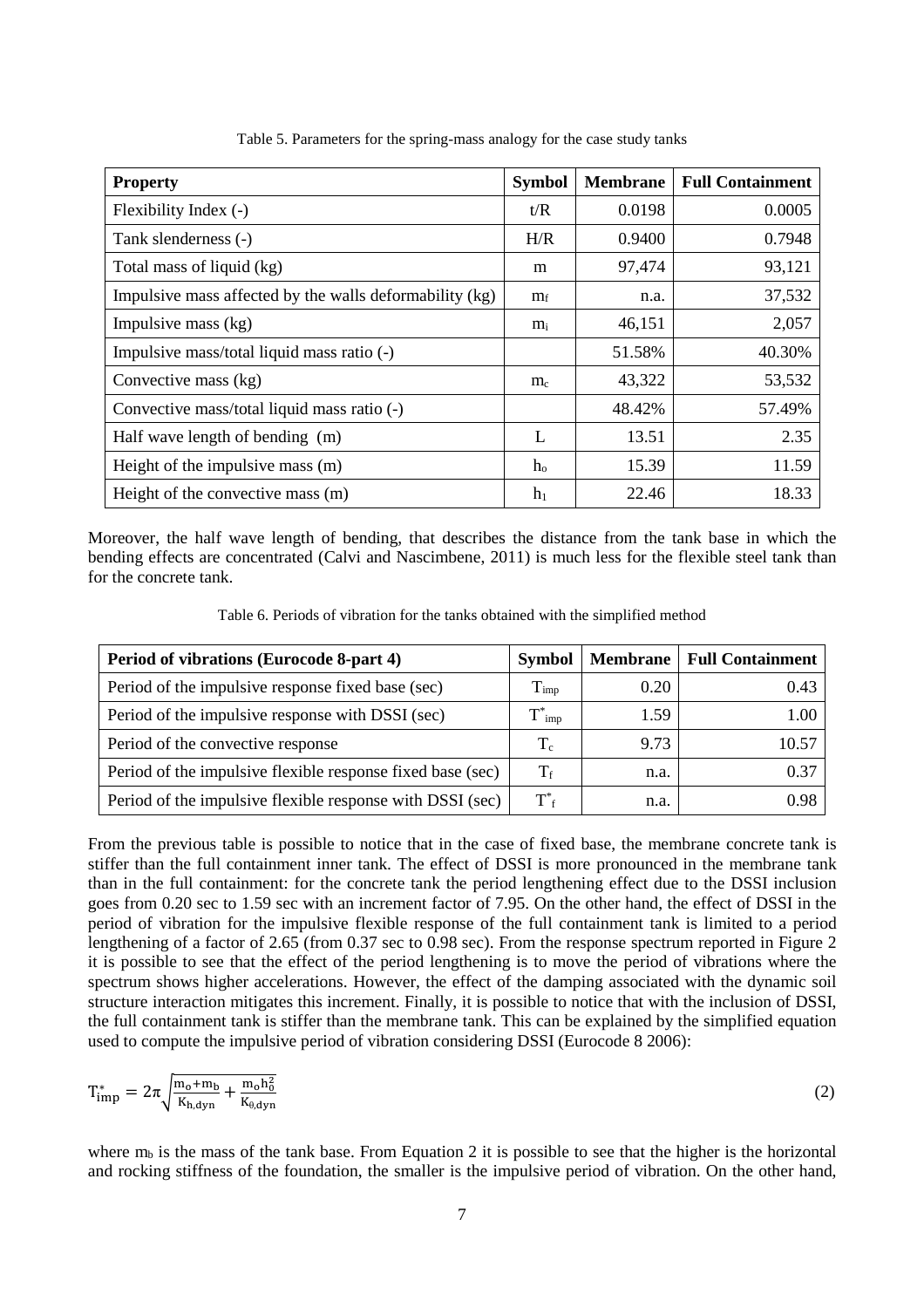smaller is the height of the impulsive mass and smaller is the period of vibration of the liquid that moves connected to the tank wall.

Based on the results in terms of period of vibrations and masses, the actions on the tank foundations are computed for both technologies by entering in the acceleration response spectrum lowered with the damping evaluated from the DSSI as indicated in Equation 1. The resultant actions below the base plate are reported in the following table for the SSE.

|                          | <b>Membrane Tank</b> |          |            |           | <b>Full Containment Tank</b> |            |
|--------------------------|----------------------|----------|------------|-----------|------------------------------|------------|
| <b>Load combinations</b> | $N$ (kN)             | $Q$ (kN) | $M$ (kNm)  | $N$ (kN)  | $Q$ (kN)                     | $M$ (kNm)  |
| $G + E_h + 0.3 E_v$      | 1,371,095            | 397,480  | 11,741,198 | 1,532,044 | 553,754                      | 11,921,650 |
| $G + E_h - 0.3 E_v$      | 1,166,100            | 397,480  | 11,741,198 | 1,262,283 | 553,754                      | 11,921,650 |
| $G+0.3 E_h +0.3 E_v$     | 1,71,095             | 119,244  | 3,522,359  | 1,532,044 | 166,126                      | 3,576,495  |
| $G+0.3$ $E_h$ -0.3 $E_v$ | 1,166,100            | 119,244  | 3,522,359  | 1,262,283 | 166,126                      | 3,576,495  |
| $G+0.3 E_h + E_v$        | 1,610,257            | 119,244  | 3,522,359  | 1,846,765 | 166,126                      | 3,576,495  |
| $G+0.3 E_h - E_v$        | 926,939              | 119,244  | 3,522,359  | 947,562   | 166,126                      | 3,576,495  |

Table 7. Actions below base plate for the SSE for the membrane tank and full containment tank

#### **5. 3D FINITE ELEMENT MODELS**

The simplified approach presented in the previous chapter is developed in order to have reference values of internal pressures and foundation actions to be compared with the results of refined finite element models.

The models are used to define the distribution of the soil pressure under the foundation and the distribution of the internal pressure. The finite element analysis of a large tank has to consider some important aspects: the liquid-structure interaction, the soil-foundation-structure interaction, the correct distribution of the masses of the liquid content and of the tank structures. All these aspects might be included in very refined finite element models but the aim of this study is to define a "practice oriented" approach to be compatible with design project schedule without loss of reliability. To this extend, the finite element models for both tanks are developed with the software SAP2000 (CSI, 2017) considering shell elements for both the walls and the foundation plate. A sensitivity analysis was first developed in order to define the mesh sizing of the elements by comparing the hoop force and the out of plane moment of the finite element models with those of the analytical solutions available in bibliography (Calvi and Nascimbene, 2011).

For the consideration of the fluid-structure dynamic interaction, a simplified added masses approach is applied. The added mass approach is first derived by Westergaard (1931) for dams and then applied to the seismic analysis of circular tanks by Virella et al. (2006) and Amiri (2014) among the others. In this method the impulsive mass of the liquid is rigidly connected to the tank walls and its vertical distribution  $m_i(z)$  is defined from the impulsive pressure distribution  $p_i(z)$ :

$$
m_i(z) = \frac{p_i(z)}{s(T_{imp}^*)}
$$
 (3)

being  $S(T_{imp}^*)$  the spectral acceleration at the impulsive period of the tank modified with the soil-structure interaction as per Equation 2 and defined in the acceleration response spectrum lowered at the system damping as per equation 1. The lumped masses obtained with this method have the same vertical distribution of the impulsive pressure from which they are derived and a uniform distribution around the tank circumference.

The convective part of the liquid content is instead connected to the tank wall by means of flexible links having stiffness compatible with the first sloshing mode in any radial directions. The stiffness of the flexible links, k<sub>c</sub>, is defined as follows: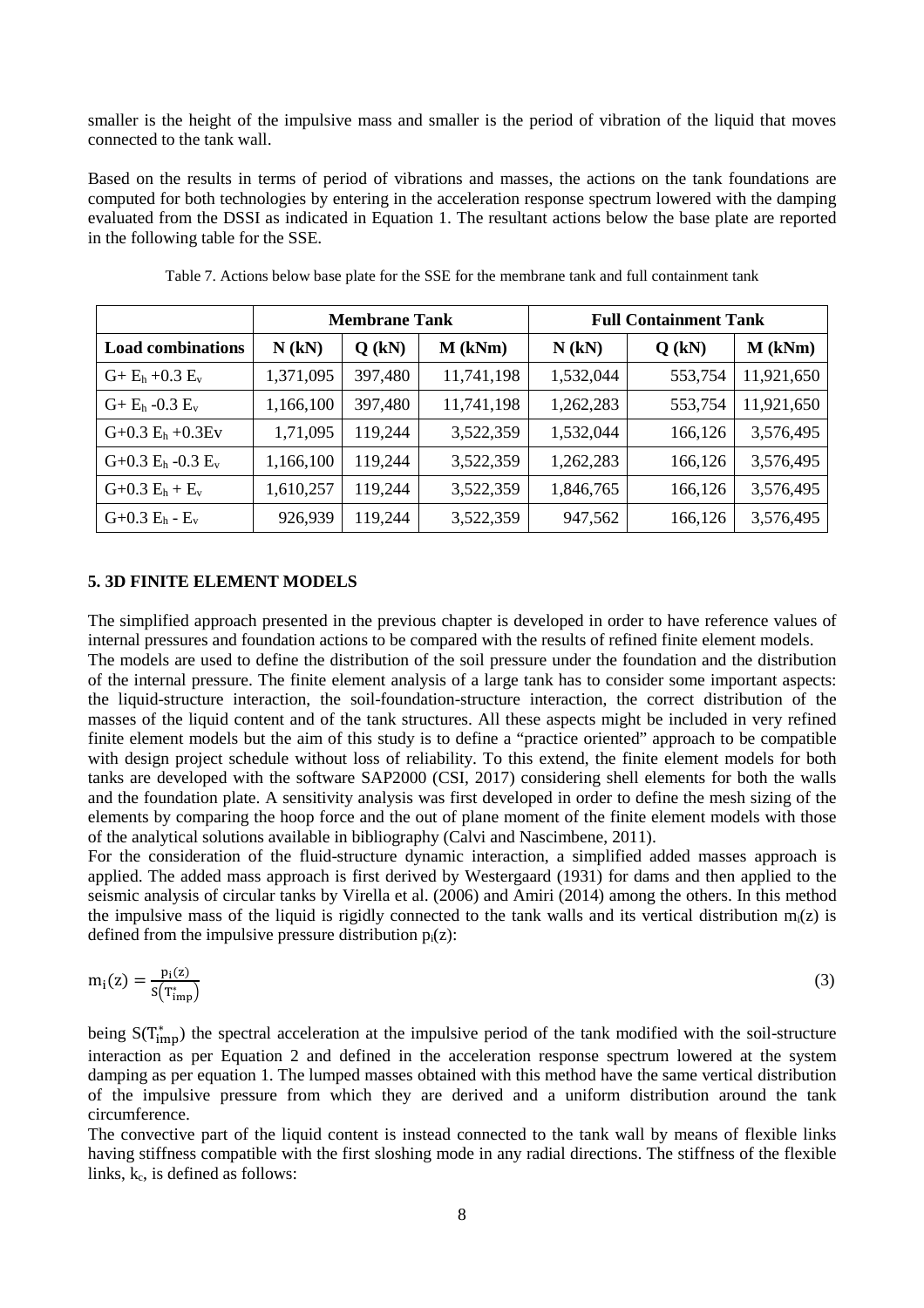$$
k_c=4\pi^2\frac{m_c}{T_c^2}
$$

where  $m_c$  and  $T_c$ , reported in Table 5 and Table 6, are the convective mass and the sloshing period respectively. In addition, also the static pressure on the tank walls and base plate are considered in the model. As far as the soil-foundation stiffness is concerned, the lumped springs defined in Table 3 are distributed in the foundation mesh to obtain a "bed" of linear springs (NERHP, 2012). The stiffness of an individual vertical spring in the interior portion of the foundation can be taken as the ratio between the lumped vertical stiffness and the foundation area. If this approach would have been applied across the entire area of the base plate, the vertical stiffness of the soil-foundation system would be correctly reproduced but the whole rocking stiffness would be underestimated. This occurs because the vertical soil reaction is not uniform but it is higher near the foundation edges. To correct this underestimation of the rocking stiffness, stiffer springs were assigned at the zone near the foundations edges.

A modal response spectrum analysis is then performed using input spectra at different levels of damping: the spectrum applied to the convective mode is defined with a 0.5 % damping while the response spectrum for the impulsive component of the fluid is calculated considering the damping arising from the soil-structure interaction assessment. Figure 5 shows the finite element models developed for the two tank technologies.



Figure 4. Finite element model: membrane tank (left) and full containment tank (right). In grey are shown the concrete elements and in red the steel elements

The eigenvalue analysis of the two models is developed first in order to investigate the differences between the results obtained with simplified analytical methods.

| <b>Period of vibrations (FEM)</b>                | Symbol                      |      | <b>Membrane   Full Containment</b> |
|--------------------------------------------------|-----------------------------|------|------------------------------------|
| Period of the impulsive response with DSSI (sec) | $\mathbf{T}^*_{\text{imp}}$ | 1.67 | 149                                |
| Period of the convective response (sec)          |                             | 9.81 | 10.68                              |
| Period of vertical response with DSSI (sec)      | $T^*_{\nu}$                 | 0.92 | N 90                               |

From Table 8 it is possible to see that the convective period of vibration defined with the finite element model is in good agreement with the period defined with the simplified method shown in Table 6. The same conclusion applies for the vertical response considering DSSI.

As far as the first impulsive mode is concerned, for the membrane tank the periods estimated with the two methods are in good agreement. On the other hand, for the full containment tank, the simplified approach underestimates the period of the inner tank. This is because the simplified method considers inner tank and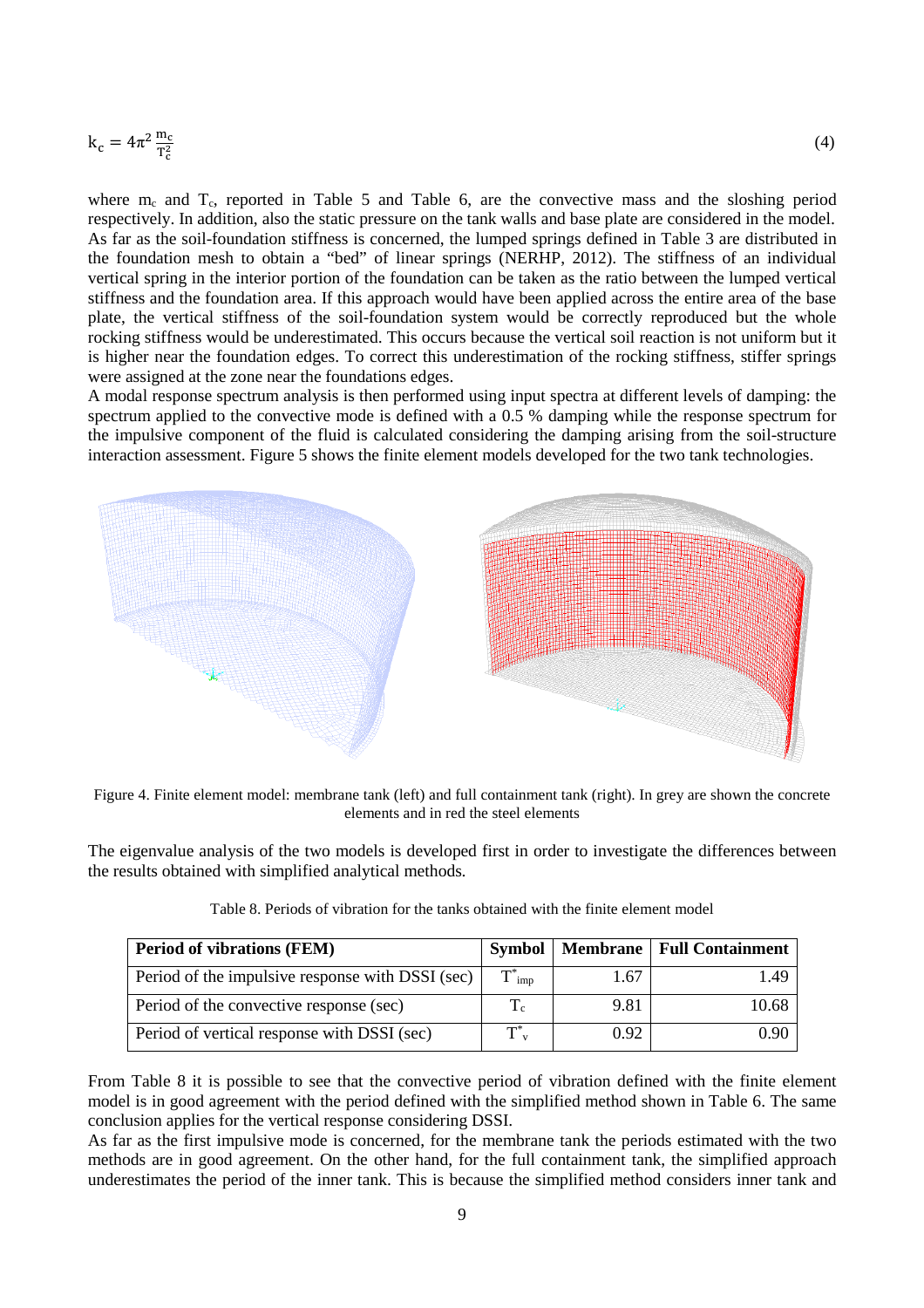outer tank uncoupled but, with inclusion of DSSI, the two parts are coupled. If we consider two springs in series, one for the inner tank and one for the outer tank, a simplified alternative calculation of the impulsive period is possible as proposed in the following equation (Rotzer et al, 2005).

$$
\frac{1}{\omega_{\text{system}}^2} = \frac{1}{\omega_{\text{outer tank}}^2} + \frac{1}{\omega_{\text{inner tank}}^2} = \frac{T_{\text{outer tank}}^2}{4\pi^2} + \frac{T_{\text{inner tank}}^2}{4\pi^2} = \frac{1.00^2}{4\pi^2} + \frac{0.98^2}{4\pi^2} = 0.05 \frac{1}{\text{rad/sec}^2}
$$
(5)

 $T_{\text{system}} = 1.40 \text{ sec}$  (6)

Under this assumption, the period of the impulsive response obtained with the analytical calculation corresponds to the one obtained with the finite element model.

#### **6. COMPARISON BETWEEN MEMBRANE AND FULL CONTAINMENT TANKS**

After the finite element models are compared with the results of the analytical models, the refined models are used in the verifications for both the tank technologies. As results of the response spectrum analysis, the base shear and overturning moments below the base plate are obtained and are presented in the following table:

|                          | <b>Membrane Tank</b> |          |            |           | <b>Full Containment Tank</b> |            |
|--------------------------|----------------------|----------|------------|-----------|------------------------------|------------|
| <b>Load combinations</b> | $N$ (kN)             | $Q$ (kN) | $M$ (kNm)  | $N$ (kN)  | $Q$ (kN)                     | $M$ (kNm)  |
| $G + E_h + 0.3 E_v$      | 1,565,826            | 363,012  | 11,389,037 | 1,549,056 | 458,935                      | 15,295,171 |
| $G + E_h - 0.3 E_v$      | 1,244,090            | 363,012  | 11,398,661 | 1,220,516 | 458,935                      | 15,292,453 |
| $G+0.3 E_h +0.3 E_v$     | 1,532,236            | 91,740   | 3,073,092  | 1,541,626 | 138,982                      | 4,655,312  |
| $G+0.3$ $E_h$ -0.3 $E_v$ | 1,277,680            | 91,740   | 3,082,716  | 1,227,946 | 138,982                      | 4,652,595  |
| $G+0.3 E_h + E_v$        | 1,828,283            | 92, 392  | 3,119,376  | 1,900,155 | 143,319                      | 4,874,678  |
| $G+0.3 E_h - E_v$        | 981,633              | 92,392   | 3,129,000  | 869,417   | 143,319                      | 4,871,960  |

Table 9. Actions below base plate for the SSE for the membrane tank

The actions at foundation base listed in Table 9 are in good agreement with the actions obtained with the simplified method and presented in Table 7. This means that the simplified method is able to accurately define the global actions on the foundation. Furthermore, the base shear for the full containment tank is higher than for the membrane tank because the spectral acceleration at the impulsive period of vibration is higher (0.5 g at  $T^*_{imp}$ =1.49 sec and 0.4 g at  $T^*_{imp}$ =1.67 sec for the full containment tank and membrane tank respectively).

In order to address the capability of both the tank technologies to withstand the seismic forces, the following verifications are performed: foundation geotechnical verifications for the membrane tank, walls structural verifications and uplift check for the full membrane tank.

#### *6.1 Membrane tank verifications*

The geotechnical verifications are carried out according to Eurocode 7 (2005). In order to include the soil inertial effects in seismic condition, reduction factors are taken into account in the geotechnical verification (Paolucci and Pecker, 1997).

The bearing capacity calculation for the membrane tank has been verified using the in house program DAPTEC (D'Appolonia, 2002). The program has been developed for the evaluation of bearing capacity of foundations supported by a layered soil profile. The program is based on the Lauritzen and Schejtne (1976) slip surface method, modified to take into account drained failure through cohesionless layers and undrained failure in cohesive strata. DAPTEC determines the safety factor against bearing capacity failure of an embedded rectangular foundation subjected to inclined and eccentric loading. The minimum safety factor is determined considering different depths of analyzed failure surfaces below the foundation level. The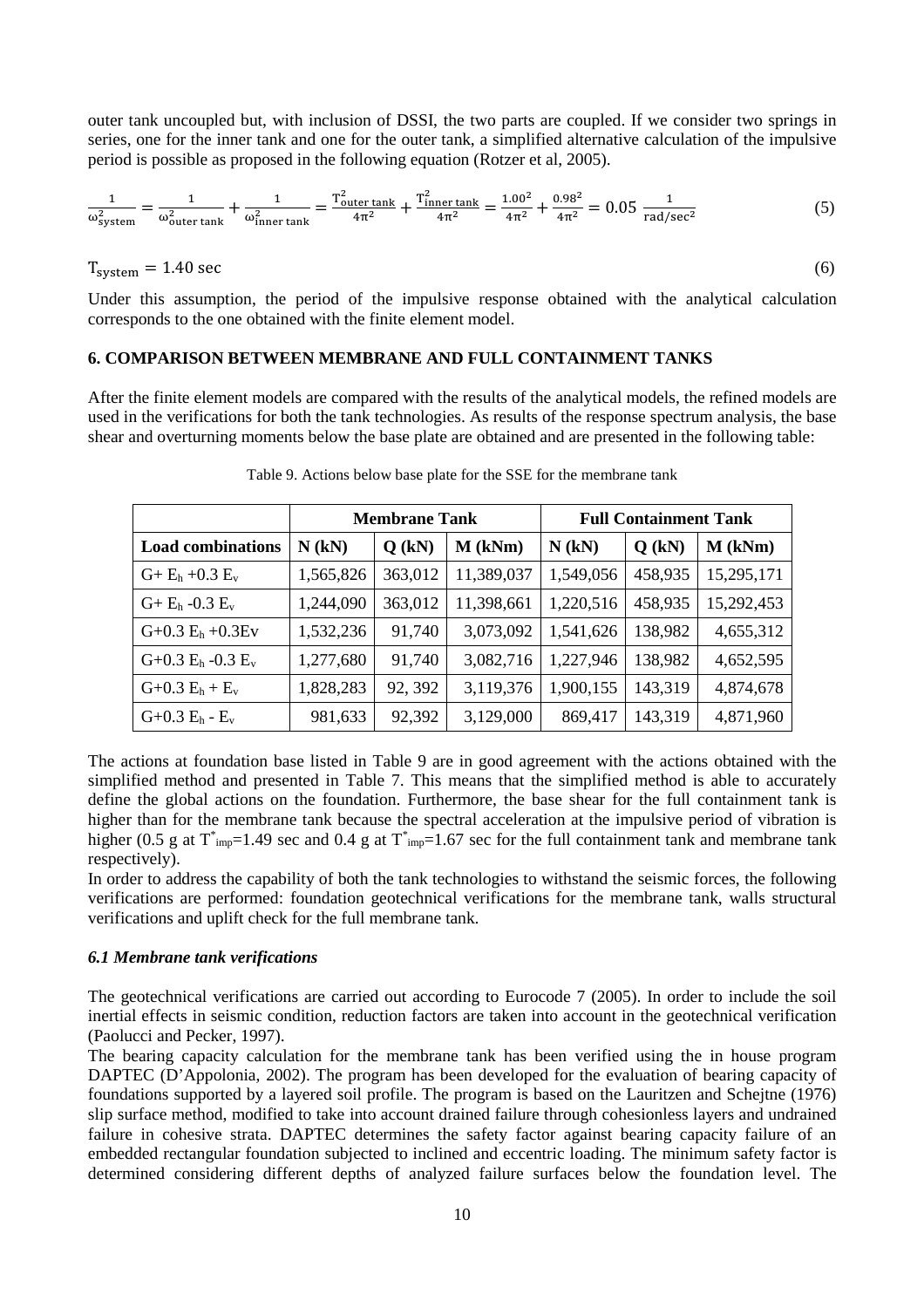computation of the safety factor for a particular failure surface is performed using an iterative procedure. The minimum factors of safety for OBE and SSE are 2.32 and 1.44, respectively. Therefore, the bearing capacity verification is satisfied (minimum  $Fs$  > partial resistance factor = 1.4).

Sliding verification consists in the evaluation of the capability of the foundation to sustain horizontal forces, including seismic loads. The soil-concrete friction resistance is developed along the base, while the contribution of lateral surfaces is conservatively not considered. The minimum factors of safety for OBE and SSE are 2.56 and 1.67, respectively. Therefore, the sliding verification is satisfied (minimum Fs > partial resistance factor  $= 1.1$ ).

## *6.2 Full integrity tank verifications*

Regarding the wall thickness verification for the full containment tank, the following checks are computed. The stress levels in the wall base sections are defined for hoop forces and bending moment considering also the effects of hydrostatic pressure, impulsive and convective pressures and vertical excitation. The wall verifications are performed considering an allowable stress of 320 MPa and 306 MPa for the SSE and OBE respectively. The maximum vertical stress due to the hoop forces at the wall base is equal to 232 MPa. The wall base thickness is also verified for the elastic diamond buckling and for the elastic-plastic collapse, also called "elephant foot buckling". In order to withstand the elastic-plastic collapse, a minimum thickness of 42 mm is required. The remaining verifications for the 9%Ni inner tank dealt with the uplift mechanism, verified in accordance to the procedure proposed in the New Zealand guidelines (NZSEE, 2009). The uplift mechanism occurs if the overturning moment is bigger than the restoring moment computed considering the walls and roof weight. An iterative procedure is followed to find the radius of the circular base surface, r, that corresponds to the equilibrium (overturning moment equal to the restoring moment): this happens for  $r=42.75$  m meaning that a loss of contact of 1.03 m is expected. The uplift might be avoided by applying steel anchors of the steel walls to the reinforced concrete plate. However, this might causes technological issues: the welding for fixing the anchor straps on the inner tank shell causes additional stresses in an already heavily loaded area. Furthermore, the anchors penetrate the bottom insulation, the secondary tank bottom and the vapor barrier. In case that uplift mechanism is accepted, the effects of the vertical displacement of the steel base plate are: increment of the wall axial stress at the base section and increment in the radial stress of the base plate. In order to satisfy the strength and stability verifications under the uplifting mechanism, a minimum thickness for the base wall section of 50 mm is thus required.

#### **7. CONCLUSIONS**

The seismic behavior of a full containment and membrane LNG tanks are compared. The comparison is developed considering two tanks of the same net volume capacity, under identical soil properties and seismic input. Moreover, the same level of detail is considered in the analyses of both technologies. The main objectives of the paper are to verify the capability of the two tank technologies to withstand the seismic forces and to investigate some modeling issues for practical applications. The soil structure interaction (SSI), and the fluid-structure interaction are considered both in the simplified and in the refined methods for both tanks.

Based on the case study investigated, the main outcomes are:

- a) the membrane tank can sustain seismic loads without isolators and the shallow foundation is verified considering specific ground improvement. The amount of reinforcement in the concrete elements is within technical feasibility;
- b) full containment tank shows uplift during the seismic event: verifications of wall buckling during uplift would lead to more thick walls and base plates compared to typical values;
- c) uplift of inner shell is not allowed by the codes so that for 9% Ni it is mandatory to install anchors. If the anchors become overdesigned due to the seismic level, the designer shall put the whole tank into seismic isolators. Anchorages are an additional potential source of gas leakage as they cross the corner protection and the carbon steel bottom liner, in an area were welding and control is difficult. Furthermore, the welding for fixing the anchor straps on the inner tank shell causes additional stresses in an already heavily loaded area. The counterparty is that for the membrane technology without seismic isolators, the concrete wall and its reinforcement shall be designed for the resulting seismic forces;